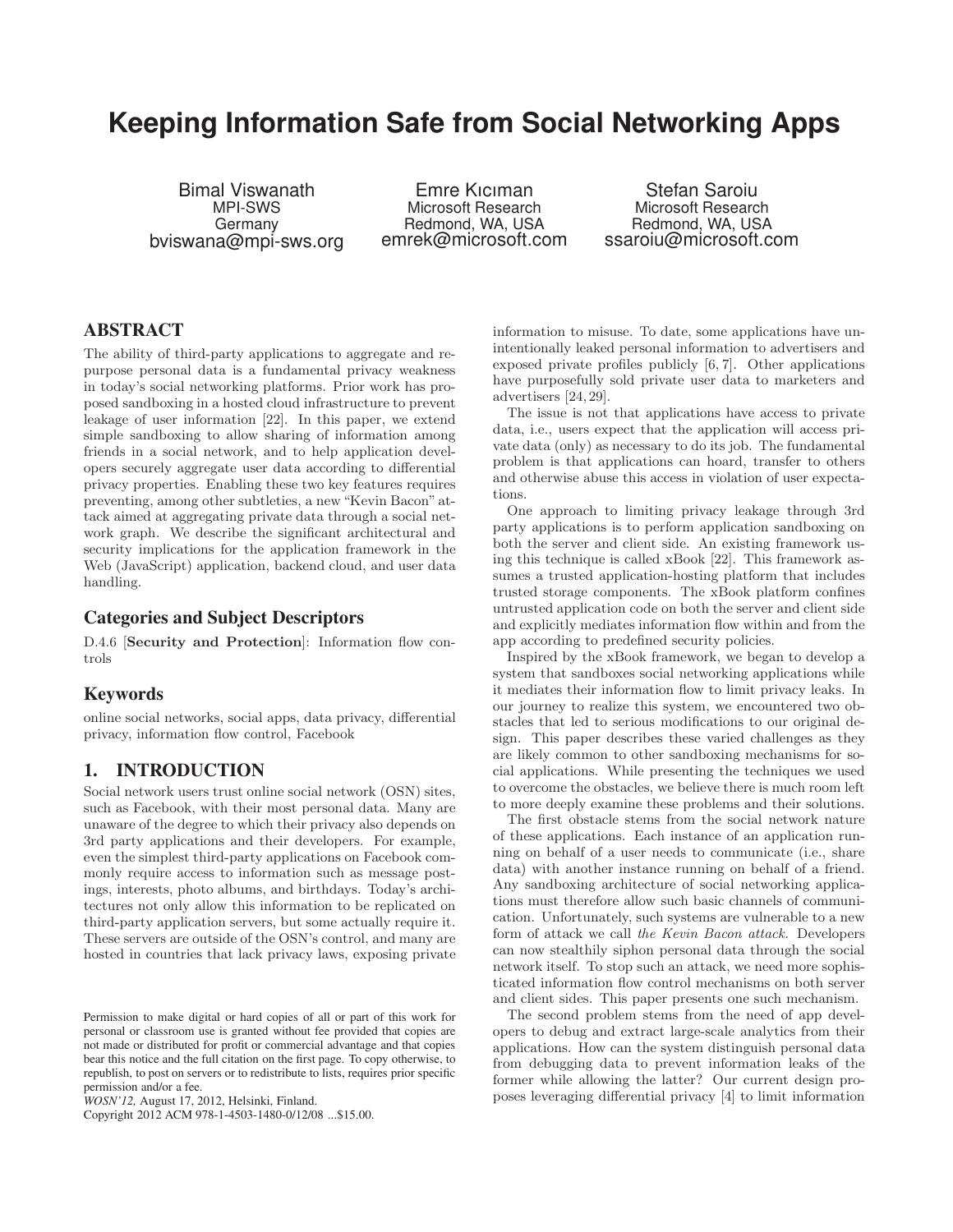leakage for such information flow. Our design also handles additional challenges: providing differential privacy to a dynamic stream of data (as is the case with debugging information), allowing prolonged queries on such dynamic data, and avoiding vulnerabilities due to dependences among multiple pieces of social network data.

We further discuss a simple prototype implementation of our new framework and the experience of building applications on our architecture. Finally to understand whether existing Facebook apps could fit into our framework, we analyze a sample of such apps as well as a benchmark quiz application that we built.

# **2. PRIVACY PROBLEMS AND EXISTING SOLUTIONS**

This section presents background on how third-party social networking applications are built on Facebook, presents the threat model, and describes existing solutions.

There are several kinds of third-party Facebook applications: Web applications that run within Facebook's own site (embedded within an iframe HTML element), independent Web applications, and mobile and desktop applications that use non-Web front-ends. All of these applications access user data via Facebook's Web service APIs. The information that the applications can request is limited by user permissions, but, once retrieved, applications have no technical restrictions on how they store or use data.

Threat model. Our primary motivation is to prevent application developers from purposefully or accidentally leaking information about individual users. Our main focus is on preventing large-scale leaks that could harm hundreds, thousands or millions of users. Our system does not protect against targeted attacks against individuals, such as social engineering attacks.

In our threat model, we treat application developers as our sole adversary. In addition to running application code on our hosted platform, developers are assumed to have additional compute resources not controlled by our system, and normal user access to the OSN (e.g., they can create new user identities on the OSN). We assume that a users' friends, the OSN platform, and the hosting platform are not malicious. Given this threat model, we cannot trust compute resources not hosted on our platform, nor can we trust strangers in the OSN; therefore, we must prevent personal information from reaching them.

Existing systems already try to limit privacy leaks of social networking applications by decentralizing the social network and providing users more control over their data. Examples include decentralized social services on personal mobile devices [2] or personal servers [11]. Instead, our approach is based on a centralized OSN model (similar to Facebook's current model) and our initial strawman system design was inspired by a system called xBook [22]. In xBook, social applications are hosted on trusted centralized xBook servers which provides a privacy-preserving platform. xBook primarily relies on confining (or sandboxing) application execution and mediating information flow between sandboxes. Our initial strawman system design was inspired by the xBook approach.

To protect user data, our strawman system lets information flow from developers to users without restriction, but any information flow from users to developers is restricted. A user can send information to and receive information from friends *(i.e., a set of other users connected in a social net*work). These information flow control restrictions are enforced by requiring 3rd party applications to be hosted on a trusted infrastructure with the following components:

Sandboxed cloud compute and storage. The developer principal executes in a sandbox that can communicate with the open Internet and send information to users by writing to a per-application global database; it cannot directly receive information from users. The user principal executes in a sandbox that can read and write to a per-user database, which can be further shared with friends. The user principal also has read access to the per-application global database to fetch global, non-sensitive application data. The user sandbox responds to an individual user's HTTP requests.

Sandboxed Web layer. Often, significant parts of social networking application functionality execute as a Web application inside the client web browser. Like the design used in the cloud, this architecture relies on sandboxing on the client side or on the Web layer to enforce information flow control. The goal here is to prevent communication with untrusted servers. Several tools, such as Caja [9] and Web-Sandbox [16], let you setup sandboxes using HTML iframe elements to limit and control the functionality of JavaScript programs. The Web application interacts with our trusted hosting platform through the user sandbox in the cloud.

The following two sections define two key limitations of approach and describe how we overcame them.

# **3. PROBLEM #1: THE KEVIN BACON ATTACK**

By analyzing the kind of sharing required by Facebook applications today, we observe that a majority of them require data sharing with friends of a user see Section 5.1). This opens the possibility for a new kind of attack that can circumvent restrictions on sharing with strangers and ultimately leak information to an application developer with a social network account. We call this new attack the Kevin Bacon attack.

#### **3.1 Method of Attack**

In the Kevin Bacon attack, an application silently shares personal information with a users' friends. When a friend runs the same application, that application silently receives this information and forwards it to a new set of friends. This process repeats, spreading the original personal information throughout the social network until it reaches the OSN account of the application developer. Because this sharing follows the social graph, it does not strictly violate our restriction of sharing information only with friends. But, because this sharing is done without the awareness of users, and given the relatively small diameter of social graphs [17], large amounts of personal data can be collected by the application developer without user knowledge or permission.

To protect against this Kevin Bacon attack, we refine our sharing restrictions to state that users cannot forward information shared by one friend to other friends. We discuss the architectural implications of this restriction in Section 3.2.

#### **3.2 Our current solution**

To prevent the Kevin Bacon attack, we need to restrict information flow to within the users' 1-hop social network. To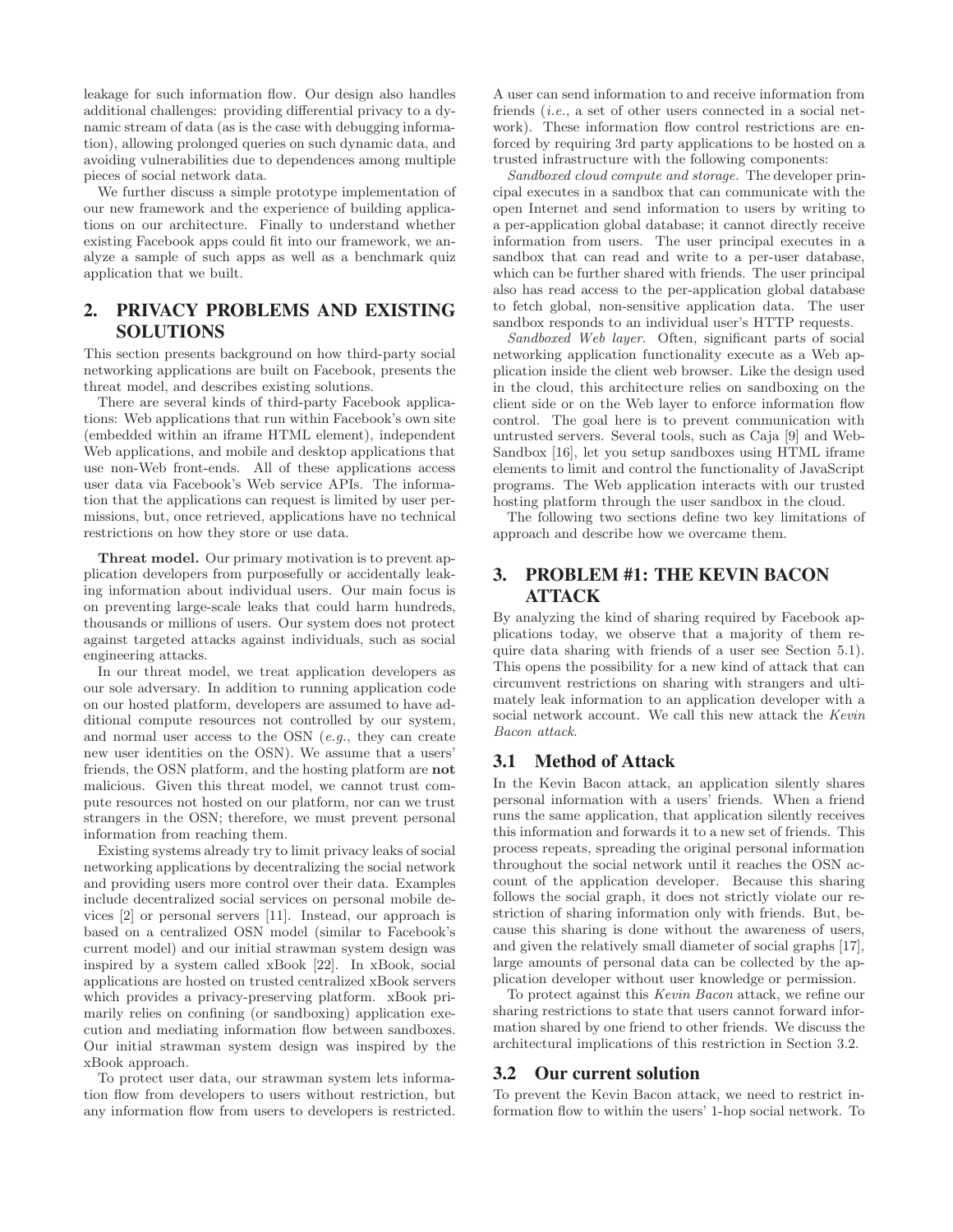

Figure 1: Information flow control at the server is enforced through two user sandboxes to prevent the Kevin Bacon attack.

enforce this, we need to make architectural changes to both the server and client sides. Instead of executing the user principal in a single sandbox, we split it into two sandboxes – user read-only and user read-write, as shown in Figure 1. To restrict sharing to 1-hop friends, the user read-only sandbox can read information shared from friends, but it cannot write to the user database or share to other friends. Further, the user read-write sandbox can write to the user database and share with friends, but it cannot read data shared from friends.

There are many possible techniques for information flow control, including runtime systems, such as [10,27] and static compiler techniques [23,28]. However, information flow control technologies are an active area of research, and no stateof-the-art technology is yet ideal for all situations. In the cloud, we chose coarse-grained sandboxing to reduce the programming and runtime burden of fine-grained checks on information flows.

On the client side, we need to set up a more sophisticated system that allows communication back to our servers dependent on the provenance of the data being communicated. That is, whether a call back to a server to store or share data is allowed depends on whether the data originates from other friends or if it were originally the user's own data.

Our server-side implementation simply uses two separate sandboxes to achieve similar functionality; coarse-grained sandboxing on the client-side, however, is dependent on HTML iframe elements to enforce sandbox boundaries. For a web application to mix the display of data from different sources in the same HTML interface would have required a large number of iframe elements with their individual sandboxes throughout the HTML DOM tree, thus limiting the structure of the UI. Therefore, we elect to use static checking of information flow control in the client-side program. (Note that the server-side code is not restricted by such user interface considerations).

JavaScript as a dynamic language is known to be difficult to analyze [1]. Instead of verifying JavaScript directly, our system requires developers to write their client-side code in the Fine language [23] because Fine can express and verify information flow control policies. Once verified, the Fine language can be compiled into JavaScript and executed in browsers. The verifiable language can preserve our desired properties in the resulting JavaScript code.

Fine is a functional language and a variant of  $F#$  that supports static verification of various properties, including information flow control. Described in [23], Fine uses a type system that combines dependent and refinement types to express authorization policies and affine types to model changes in policy state. The Fine language has already been used to build different Web applications [8].

In addition to requiring that client-side code be verified to respect an information-flow control policy, our system must also ensure that other resources sent to the client, such as HTML and images do not enable an information leak. For this reason, HTML and other content are served statically as a global resource. All user-specific or social data must be retrieved from the server-side sandboxes. This communication between client-side code and server-side code takes place over two separate channels. One channel connects the client with the user read-only sandbox, and the other connects the client with the user read-write sandbox. The information flow control policies ensure that data from the read-only sandbox  $(i.e., data from friends)$  is not sent to the user read-write sandbox where it could be shared to other friends.

# **4. PROBLEM #2: GRANTING DEVELOPERS AGGREGATE ACCESS**

Developers require access to aggregate app data for both app monitoring or debugging and for creating application functionality. To monitor applications, developers often gather aggregate statistics. Current OSNs (e.g., Facebook) offer an application usage dashboard (with statistics such as the number of new app installs, active users, etc...) and an application performance dashboard (with statistics such as the number of daily API calls, average API call time etc...). Aggregate data is also needed to build new application functionality such as recommendation features. For example, a movie recommendation application may want to provide average movie rating scores to each user query for a movie. This computation requires computing over all users' records.

This aggregate data information flow from users to developers should be privacy preserving. To achieve this, our architecture includes an additional component – called the secure data aggregator – that uses differential privacy techniques to give developers access to aggregate data. Developers can issue queries to the secure data aggregator to fetch aggregate user data statistics.

## **4.1 Our current solution**

### *4.1.1 Primer on differential privacy*

While the math of differential privacy is complex [4, 5, 15], the concept is straightforward. Differential privacy provides an intuitive formalization of privacy – it measures the loss of information when answering a given query over a given dataset with a given privacy budget. In particular, it measures the degree by which an attacker is more likely to guess any row in the dataset knowing the result of the query. Differential privacy injects "noise" in the answer. The use of noise is a control knob: if set to "high", the query answer has little information loss, but it is also less precise (i.e., more inaccurate). When noise is set to "low", a query answer is more accurate but has more information loss; if the information loss is higher than the privacy budget allocated to the dataset, we abort the query.

Differential privacy queries are accompanied by a privacy parameter. This parameter,  $\epsilon$ , provides a tradeoff between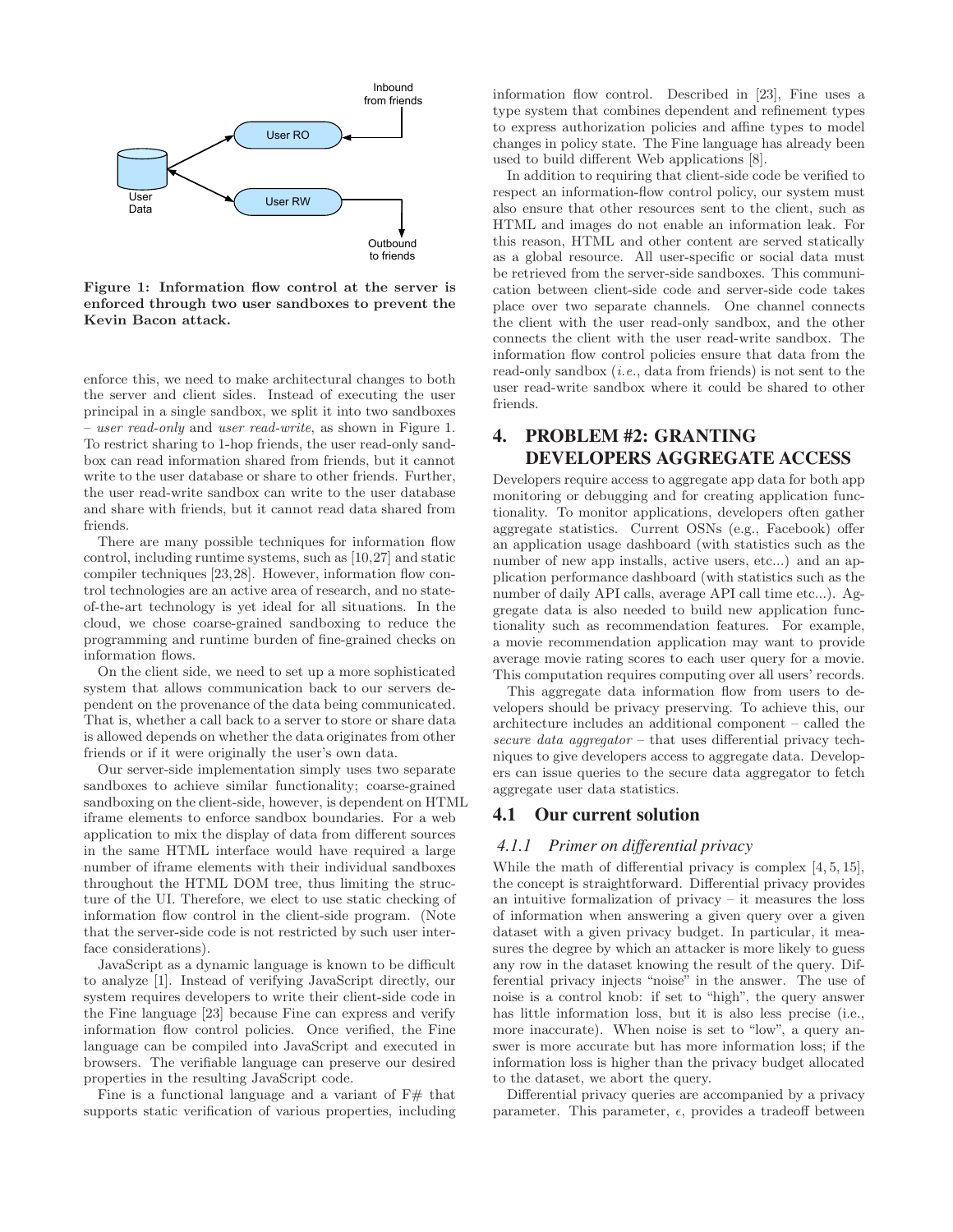the accuracy of the output and the likelihood of leaking information about an individual record. For example, a low value of  $\epsilon$  shows that the issuer does not want to consume a large portion of the privacy budget on answering this query, i.e., the query answer will have stronger privacy guarantees in exchange for weaker accuracy. In our experiments, we set  $\epsilon$  to 0.1, 1.0, or 10.0, values used in previous work as well [13].

#### *4.1.2 Querying aggregate user data*

We must solve two challenges when using differential privacy to query user social networking data. First, new data is always being generated in the system, and we need to recast information loss in the context of a continuous stream of new data. Second, differential privacy rests on a crucial assumption, namely that the rows in the database are independent (i.e., there is no information that spans multiple rows). The remainder of this section describes how we address these challenges.

In our scenario, new data is generated each time an application is used. Our user sandbox stores users' data as a collection of (key,value) pairs. This means that the underlying set of data records for a given key is not static, as it is in previous systems that use differential privacy for querying data [13,14,20]. To address this issue, we split the input data records for a given user into independent chunks, called epochs, and assign each epoch a separate privacy budget predetermined by our framework. The data is split into epochs based on the timestamps associated with each data item. By the parallel composition property of differential privacy [12], querying these disjoint epochs preserves the privacy properties of differential privacy: the overall information loss of all queries is proportional to the maximum loss of a single query, not to the sum of losses for all queries.

Epochs help us address an important problem that faces all systems that use differential privacy: what happens when the privacy budget is exhausted? Because the system operates on a stream of data, we can always issue a query on a new epoch whose privacy budget is still available. Our system could help identify eligible epochs for a given query, i.e., which epochs have a big enough privacy budget to answer the query. Once eligible epochs are identified, the application can then specify the epoch it wants to run the query. Identifying eligible epochs does not consume any privacy budget because no query answers are returned. Also, we could cache previous queries' results (in case the application issues the same query multiple times); caching query answers does not lead to additional information loss.

A query issued by the developer sandbox specifies what key should be selected from each user's data. This query is run in two phases. First, for each user, the system creates one row from all (key,value) pairs selected from that particular user's data. For example, if the key is 'login time', then the values are all the different login times stored in each user's datastore. Our system allows further processing of these values depending on the analyst's needs.

In the second phase, we perform a view transformation of the user records in the database before applying the analystspecified differential privacy operators. Differential privacy assumes that each data record is independent of the rest of the records [13]. For example, this assumption excludes the possibility of a single user's data appearing multiple times in the queried set of records. Such a scenario could defeat the guarantees of differential privacy because one user's data could occupy the majority of records in a dataset and overcome the effects of noise injected by differential privacy. Instead, our system maps each user's data to a single record using an arbitrary analyst-specified function, removing the possibility of a single user's data dominating the database. We then apply the analyst-specified differential privacy operators [12] across all the transformed user records. This way of handling a query is critical to security because of the assumptions differential privacy makes about the data being queried.

# **5. PROTOTYPE IMPLEMENTATION**

This section describes a prototype implementation of the proposed system and evaluates the privacy-versus-accuracy tradeoff of using differential privacy in the context of social networking applications. Our implementation does not require tight integration with the host OSN (e.g., Facebook). It does require API access to fetch user profile information (e.g., lists of friends) and the ability to validate a user's credentials. These features are available via the APIs of the most popular social networks today.

Information flow control at server and client. In the cloud, our system is implemented as an ASP.NET program running within an IIS HTTP server. To implement serverside sandboxing, we use .NET AppDomains [18], a subprocess isolation mechanism that provides an isolated secure boundary for executing managed code. Other lightweight sandboxing technologies would also have provided acceptable implementations, including pico-processes [3, 19] and lightweight virtual machine technologies such as Denali [25]. Azure cloud storage [26] was used for storage of user and application global data in semi-structured tables. The serverside implementation mediates access to these storage systems, verifying that the various principals have appropriate read and write privileges before granting access.

For static verification of Web application code, we use Fine, a functional language and variant of  $F#$ , that has support for static verification of various properties, including information flow control [23]. Once verified, Fine code is translated into JavaScript and sent to the client browser for execution.

Secure data aggregator. Our secure aggregator is built with the PINQ library [12], a language-integrated query API for computing on sensitive data sets. In addition to the core differential privacy functionality provided by PINQ, our secure aggregator adds epoch management and integration with storage of user data.

To further understand if executing differential privacy queries over dynamic data by breaking data into epochs works well in practice, we perform an analysis over real-world social app data. We aim to evaluate the privacy-versus-accuracy tradeoff of this technique.

We use the publicly available dataset of a real Facebook application [21] called "The Streets", a Facebook game in which users can pick virtual fights with each other and ask for the support of their friends. We use the PINQ [12] library to run differential privacy queries on the application data. PINQ uses a Laplace distribution to generate noise.

The dataset consists of all API calls made by the application to the Facebook portal to retrieve users' data. Each call is timestamped, has a call type (there are only four types in the entire dataset), and has the timestamp of the reply data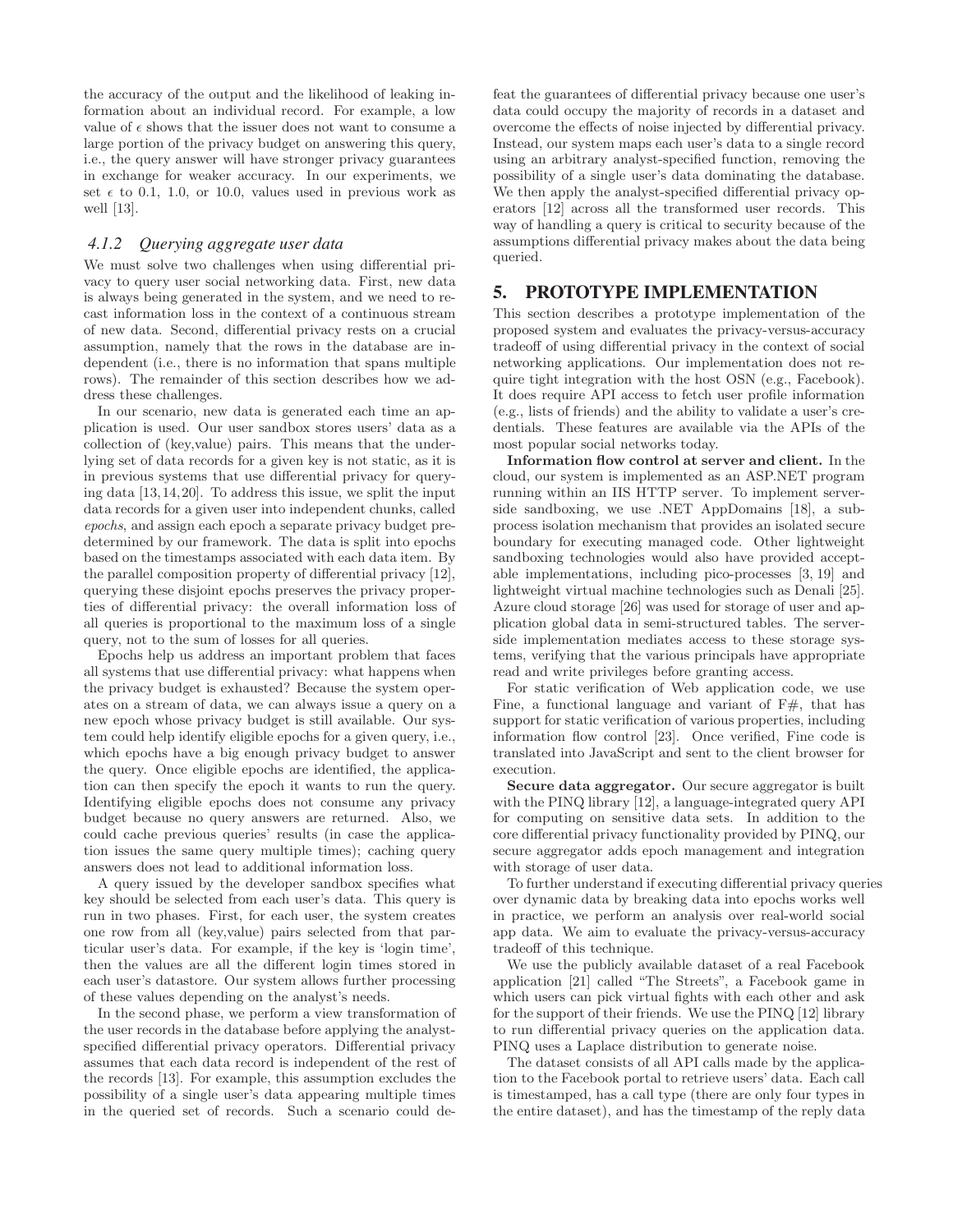received from Facebook. A total of 83,067 calls were made between November 8th, 2008 and January 1st, 2009.

We present the results for the performance statistic that measures the number of API calls made over time. This statistic is provided by using the noisy count operator in differential privacy, and counting is representative of most aggregate statistics operations.

|                   | Relative error |                |             |  |
|-------------------|----------------|----------------|-------------|--|
| Epoch size        | $t = 30$ min   | $t = 1$ hour   | $t = 1$ day |  |
|                   | $2,962$ epochs | $1,481$ epochs | 63 epochs   |  |
| $\epsilon = 0.1$  | 69%            | 24%            | $0.7\%$     |  |
| $\epsilon = 1.0$  | $7.3\%$        | $2.6\%$        | $0.09\%$    |  |
| $\epsilon = 10.0$ |                |                |             |  |

Table 1: Relative error in count queries.

Table 1 presents the results of computing the daily number of API calls using three epoch sizes (1 day, 1 hour, and 30 minutes) for three  $\epsilon$  values: 0.1, 1.0 and 10.0. We compute the average relative error in each bucket between the differential privacy counters and the true ones. For a strict value of the privacy parameter ( $\epsilon = 1.0$ ), we notice that the error is 7.3% for small epoch sizes (30min) and drops to 0.09% for larger epoch sizes. As the epoch sizes decrease, each epoch contains less data amplifying the effects of noise, and, thus, reducing accuracy. However, for an epoch size of 1 day, the relative error is lower than 0.7% for all values of  $\epsilon$ ; interestingly, the current Facebook app framework updates app statistics mostly at a day's granularity to provide developers insight into the app's health and popularity.

## **5.1 Do existing apps fit our model?**

To determine if we could support existing Facebook apps in our framework, we analyzed 50 Facebook applications (as ranked by www.appdata.com based on the number of monthly active users), including the top 25 apps and a sample of 25 random apps from the list of the remaining top 1000 applications. For each application, we examined whether it shares the data of a user with others. While some apps share no data (e.g., horoscope apps or daily quotes), others share it with third-party services (worst in terms of privacy), with people other than just the user's friends, or with the user's friends only (best in terms of privacy). Table 2 shows the results.

| During this experiment, we discovered that four applica- |  |  |  |
|----------------------------------------------------------|--|--|--|
|----------------------------------------------------------|--|--|--|

| <b>Sharing</b> | Examples                   | Apps $%$ |
|----------------|----------------------------|----------|
| None           | Daily quotes and horo-     | 17       |
|                | scopes                     |          |
| w/friends      | Games and quizzes sharing  | 52       |
|                | scores with friends        |          |
| Indirectly     | Aggregation and recom-     |          |
| w/strangers    | mendation services such as |          |
|                | Flixster                   |          |
| Directly       | Dating applications        | 17       |
| w/strangers    |                            |          |
| $w/3$ rd-party | Apps that embed Google     |          |
| services       | Maps or other Web widgets  |          |

Table 2: The kind and distribution of data sharing found in Facebook applications.

tions could not be analyzed. One was not working properly and three were just wrappers to a third-party website and not "true apps". Looking at the results, we find 17% of the apps require no data sharing. However, the majority of applications (52%) require share data with friends only, the best behavior in terms of privacy for data sharing. In our framework, these apps would stop further propagation of a user's data beyond the set of friends.

We found that  $24\%$  of apps share data with strangers; inspecting the results a little closer, we discovered that 7% were using the data as input to recommendation and aggregation engines, which is arguably less of a privacy violation. The remaining 17% share the user's data directly with other strangers.

Overall, 76% of the sampled applications can run within our framework. The remaining 24% share data with strangers in a direct manner (e.g., a dating app) or use 3rd party Web services and widgets (e.g., map services), operations that our framework explicitly disallows. The sharing model used by these apps explicitly puts a user's data in the hands of strangers making it impossible to offer any privacy guarantees.

### **5.2 Sample application**

To demonstrate practicality, we built a benchmark quiz application in our framework that exercises the Web layer, the server layer, and the sharing mechanisms. Our quiz asks users to answer various questions and, once a response is entered, it shows the friends' answers for comparison (Figure 2). Since this app needs data to be shared between friends, we need to coordinate the answers entered by users in their read-write sandbox with the answers entered by their friends received in the user's read-only sandbox. Although Fine, due to its functional language nature, does require developers to use a different programming model than JavaScript, an imperative language, our experience coding in Fine was positive.

Our simple quiz app that coordinates across the user readonly and read-write sandboxes was implemented in 328 lines of C# code on the server side and just 123 lines of Fine code on the client side. For comparison, we re-implemented our quiz app without the sandboxing mechanisms of our framework. We were able to replicate the behavior of the app in 193 lines of C# code on the server side and only 67 lines of JavaScript code on the client side. This experiment shows that the programming cost of adding privacy protection could be significant.



Figure 2: Screenshot of a quiz application.